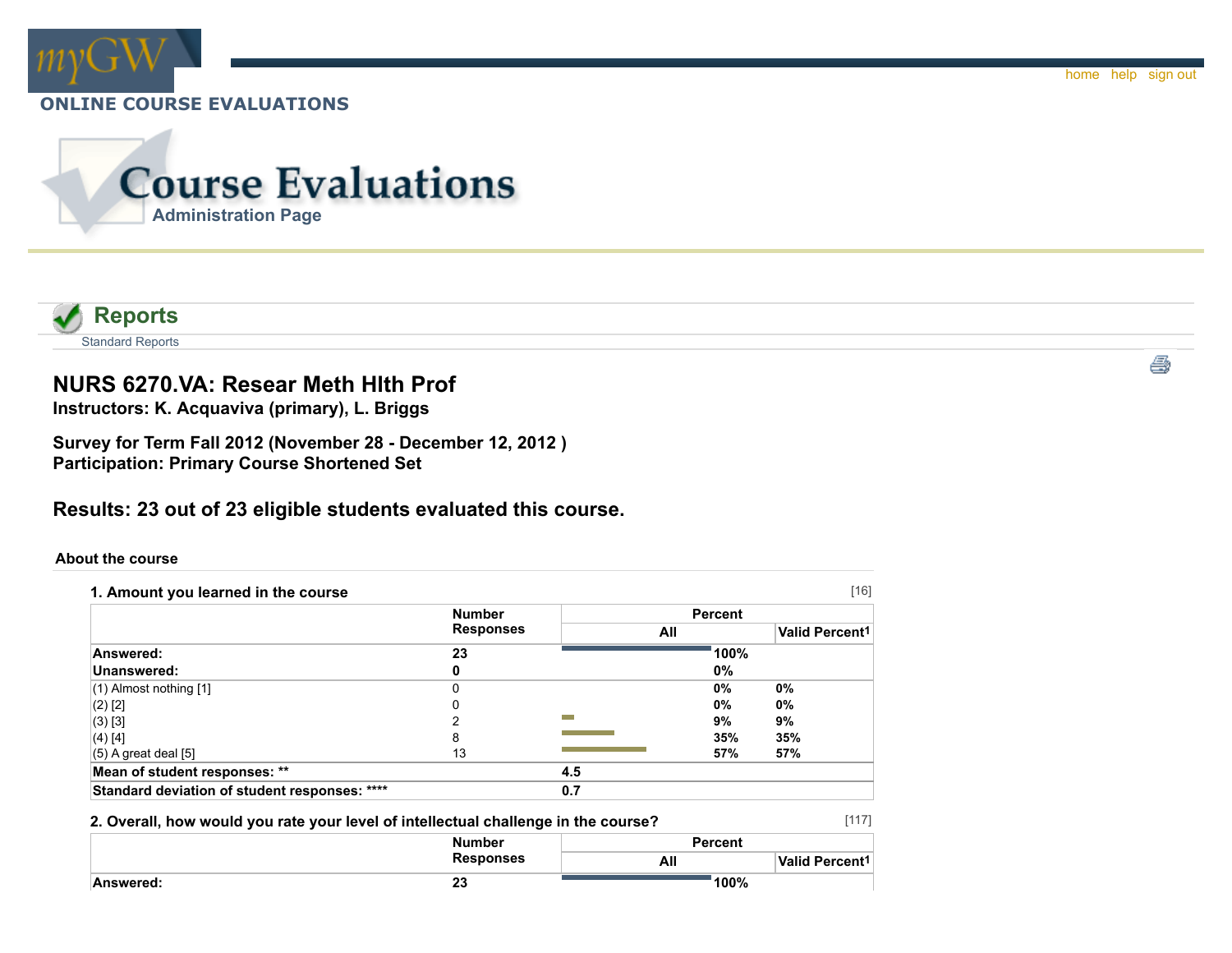| Unanswered:                                   |    |     | 0%  |     |
|-----------------------------------------------|----|-----|-----|-----|
| $(1)$ Not at all challenged $[1]$             |    |     | 0%  | 0%  |
| $(2)$ [2]                                     |    |     | 0%  | 0%  |
| (3) [3]                                       |    |     | 9%  | 9%  |
| $(4)$ [4]                                     | 10 |     | 43% | 43% |
| $(5)$ Very challenged $[5]$                   |    |     | 48% | 48% |
| Mean of student responses: **                 |    | 4.4 |     |     |
| Standard deviation of student responses: **** |    | 0.6 |     |     |

## **3. Amount of effort / work required was:**

|                                               | <b>Number</b><br><b>Responses</b> |     | <b>Percent</b> |                       |
|-----------------------------------------------|-----------------------------------|-----|----------------|-----------------------|
|                                               |                                   | All |                | <b>Valid Percent1</b> |
| Answered:                                     | 23                                |     | 100%           |                       |
| Unanswered:                                   | 0                                 |     | 0%             |                       |
| $(1)$ Very little $[1]$                       | ი                                 |     | 0%             | $0\%$                 |
| $(2)$ [2]                                     | 0                                 |     | 0%             | $0\%$                 |
| $(3)$ [3]                                     |                                   |     | 9%             | 9%                    |
| (4) [4]                                       | 12                                |     | 52%            | 52%                   |
| $(5)$ A great deal $[5]$                      | 9                                 |     | 39%            | 39%                   |
| Not applicable / No opinion [x]               |                                   |     | 0%             | $\sim$                |
| Mean of student responses: **                 |                                   | 4.3 |                |                       |
| Standard deviation of student responses: **** |                                   | 0.6 |                |                       |

## **4. Overall, how would you rate your level of engagement in the subject matter?**

|                                               | <b>Number</b>    |     | <b>Percent</b> |                       |
|-----------------------------------------------|------------------|-----|----------------|-----------------------|
|                                               | <b>Responses</b> |     | All            | <b>Valid Percent1</b> |
| Answered:                                     | 23               |     | 100%           |                       |
| Unanswered:                                   | 0                |     | 0%             |                       |
| $(1)$ Not at all engaged $[1]$                | 0                |     | $0\%$          | 0%                    |
| $(2)$ [2]                                     | 0                |     | $0\%$          | 0%                    |
| (3) [3]                                       | 4                |     | 17%            | 17%                   |
| $(4)$ [4]                                     | 9                |     | 39%            | 39%                   |
| $(5)$ Very engaged $[5]$                      | 10               |     | 43%            | 43%                   |
| Mean of student responses: **                 |                  | 4.3 |                |                       |
| Standard deviation of student responses: **** |                  | 0.7 |                |                       |

## **5. Increased conceptual understanding and/or critical thinking.**

|                                               | <b>Number</b>    |     | <b>Percent</b> |                       |
|-----------------------------------------------|------------------|-----|----------------|-----------------------|
|                                               | <b>Responses</b> | All |                | <b>Valid Percent1</b> |
| Answered:                                     | 22               |     | 96%            |                       |
| Unanswered:                                   |                  |     | 4%             |                       |
| $(1)$ Not at all $[1]$                        | 0                |     | 0%             | 0%                    |
| $(2)$ [2]                                     |                  |     | 0%             | 0%                    |
| (3) [3]                                       | 3                |     | 13%            | 14%                   |
| (4) [4]                                       | 11               |     | 48%            | 50%                   |
| $(5)$ A great deal $[5]$                      | 8                |     | 35%            | 36%                   |
| Not applicable / No opinion [x]               |                  |     | 0%             | $\sim$                |
| Mean of student responses: **                 |                  | 4.2 |                |                       |
| Standard deviation of student responses: **** |                  | 0.7 |                |                       |

[129]

[118]

[123]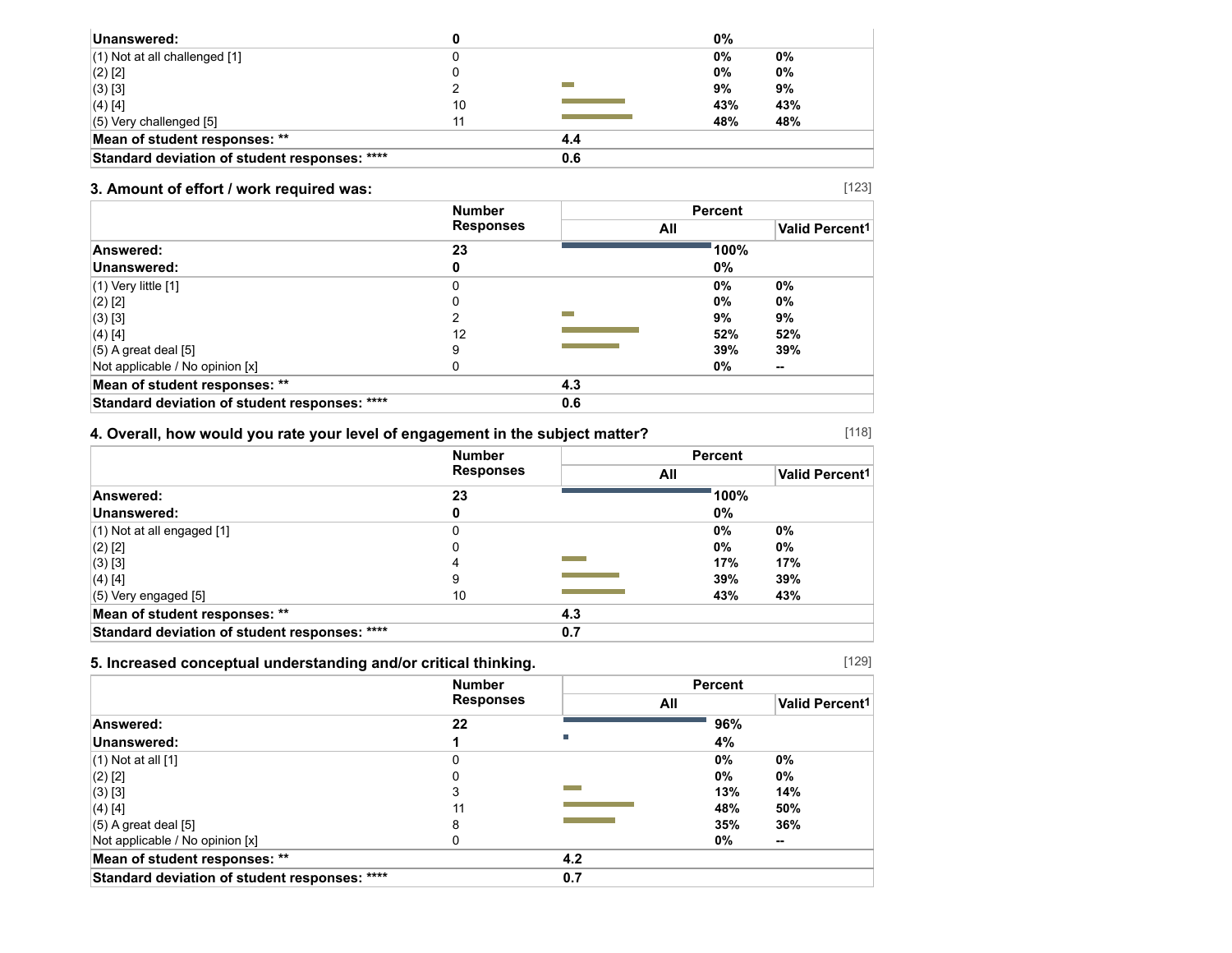## **6. Course content was organized in a manner that facilitated learning.**

|                                               | <b>Number</b>    |     | <b>Percent</b> |       |
|-----------------------------------------------|------------------|-----|----------------|-------|
|                                               | <b>Responses</b> | All |                |       |
| Answered:                                     | 22               |     | 96%            |       |
| Unanswered:                                   |                  | г   | 4%             |       |
| $(1)$ Not at all $[1]$                        |                  |     | $0\%$          | 0%    |
| $(2)$ [2]                                     |                  |     | $0\%$          | $0\%$ |
| (3) [3]                                       |                  |     | $0\%$          | 0%    |
| (4) [4]                                       | 8                |     | 35%            | 36%   |
| $(5)$ Completely $[5]$                        | 14               |     | 61%            | 64%   |
| Not applicable / No opinion [x]               |                  |     | 0%             | --    |
| Mean of student responses: **                 |                  | 4.6 |                |       |
| Standard deviation of student responses: **** |                  | 0.5 |                |       |

[15] **7. Number of hours per week outside of class typically spent doing readings, assignments, reviewing notes, writing papers, studying for exams**

|                            | <b>Number</b>    | <b>Percent</b>                            |
|----------------------------|------------------|-------------------------------------------|
|                            | <b>Responses</b> | Valid Percent <sup>1</sup><br>All         |
| Answered:                  | 23               | 100%                                      |
| Unanswered:                | o                | $0\%$                                     |
| Less than one hour or none |                  | 0%<br>$\sim$                              |
| 1-2 hours                  | υ                | 0%<br>$\sim$                              |
| $3-4$ hours                | 8                | 35%<br>$\sim$                             |
| 5-6 hours                  | 5                | <b>Contract Contract</b><br>22%<br>--     |
| 7-8 hours                  | 5                | <b>Contract Contract</b><br>22%<br>$\sim$ |
| $ 9-10$ hours              |                  | 13%<br>--                                 |
| More than 10 hours         |                  | 9%<br>$\sim$                              |

## **8. Overall rating of the course**

| <b>Number</b><br><b>Responses</b> |     | <b>Percent</b> |                       |  |
|-----------------------------------|-----|----------------|-----------------------|--|
|                                   | All |                | <b>Valid Percent1</b> |  |
| 23                                |     | 100%           |                       |  |
| 0                                 |     | 0%             |                       |  |
| 0                                 |     | 0%             | 0%                    |  |
| 0                                 |     | 0%             | $0\%$                 |  |
| 4                                 |     | 17%            | 17%                   |  |
|                                   |     | 30%            | 30%                   |  |
| 12                                |     | 52%            | 52%                   |  |
|                                   | 4.3 |                |                       |  |
|                                   | 0.8 |                |                       |  |
|                                   |     |                |                       |  |

### **About the instructor**

| 9. Was knowledgeable about the subject and course material. |                  |                | [132]                      |
|-------------------------------------------------------------|------------------|----------------|----------------------------|
|                                                             | <b>Number</b>    | <b>Percent</b> |                            |
|                                                             | <b>Responses</b> | All            | Valid Percent <sup>1</sup> |
| Answered:                                                   | 21               | 91%            |                            |
| Unanswered:                                                 |                  | 9%             |                            |
|                                                             |                  |                |                            |

[680]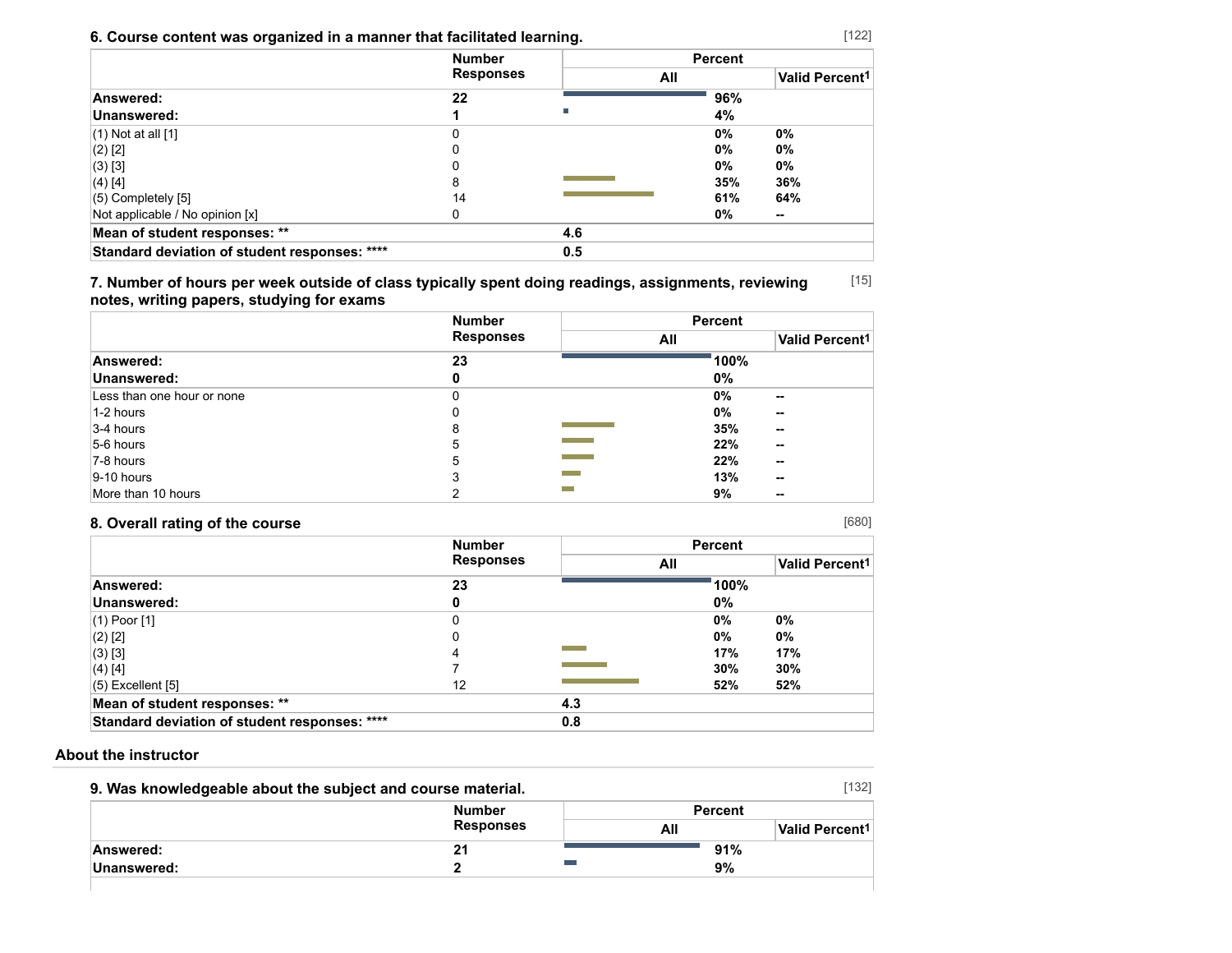| $(1)$ Not at all knowledgeable [1]            |    |     | 0%  | $0\%$  |  |
|-----------------------------------------------|----|-----|-----|--------|--|
| $(2)$ [2]                                     |    |     | 0%  | 0%     |  |
| $(3)$ [3]                                     |    | г   | 4%  | 5%     |  |
| $(4)$ [4]                                     |    |     | 9%  | 10%    |  |
| $(5)$ Very knowledgeable [5]                  | 18 |     | 78% | 86%    |  |
| Not applicable / No opinion [x]               |    |     | 0%  | $\sim$ |  |
| Mean of student responses: **                 |    | 4.8 |     |        |  |
| Standard deviation of student responses: **** |    | 0.5 |     |        |  |

## **10. Accessibility outside of class.**

|                                               | <b>Number</b>    |     | <b>Percent</b> |                       |
|-----------------------------------------------|------------------|-----|----------------|-----------------------|
|                                               | <b>Responses</b> |     | All            | <b>Valid Percent1</b> |
| Answered:                                     | 22               |     | 96%            |                       |
| Unanswered:                                   |                  |     | 4%             |                       |
| $(1)$ Not at all accessible $[1]$             |                  |     | 0%             | 0%                    |
| $(2)$ [2]                                     |                  |     | 0%             | $0\%$                 |
| $(3)$ [3]                                     |                  | П   | 4%             | 5%                    |
| $(4)$ [4]                                     | 4                |     | 17%            | 20%                   |
| $(5)$ Very accessible [5]                     | 15               |     | 65%            | 75%                   |
| Not applicable / No opinion [x]               | ົ                |     | 9%             | $\sim$                |
| Mean of student responses: **                 |                  | 4.7 |                |                       |
| Standard deviation of student responses: **** |                  | 0.6 |                |                       |

## **11. Enthusiasm for topic/subject.**

|                                               | <b>Number</b>    |     |     | <b>Percent</b> |                |
|-----------------------------------------------|------------------|-----|-----|----------------|----------------|
|                                               | <b>Responses</b> |     | All |                | Valid Percent1 |
| Answered:                                     | 22               |     |     | 96%            |                |
| Unanswered:                                   |                  |     |     | 4%             |                |
| $(1)$ Not at all enthusiastic $[1]$           |                  |     |     | 0%             | 0%             |
| $(2)$ [2]                                     |                  |     |     | 0%             | $0\%$          |
| $(3)$ [3]                                     |                  | П   |     | 4%             | 5%             |
| $(4)$ [4]                                     |                  |     |     | 13%            | 14%            |
| $(5)$ Very enthusiastic [5]                   | 18               |     |     | 78%            | 82%            |
| Not applicable / No opinion [x]               | U                |     |     | 0%             | $\sim$         |
| Mean of student responses: **                 |                  | 4.8 |     |                |                |
| Standard deviation of student responses: **** |                  | 0.5 |     |                |                |

## **12. Designed and used fair grading procedures.**

|                                 | <b>Number</b><br><b>Responses</b> |     | <b>Percent</b> |                       |
|---------------------------------|-----------------------------------|-----|----------------|-----------------------|
|                                 |                                   |     | All            | <b>Valid Percent1</b> |
| Answered:                       | 22                                |     | 96%            |                       |
| Unanswered:                     |                                   |     | 4%             |                       |
| $(1)$ Not at all fair $[1]$     | 0                                 |     | 0%             | 0%                    |
| $(2)$ [2]                       | 0                                 |     | 0%             | 0%                    |
| $(3)$ [3]                       | 0                                 |     | 0%             | 0%                    |
| (4) [4]                         |                                   |     | 13%            | 14%                   |
| $(5)$ Very fair $[5]$           | 19                                |     | 83%            | 86%                   |
| Not applicable / No opinion [x] | 0                                 |     | $0\%$          | $\sim$                |
| Mean of student responses: **   |                                   | 4.9 |                |                       |

[135]

[133]

[134]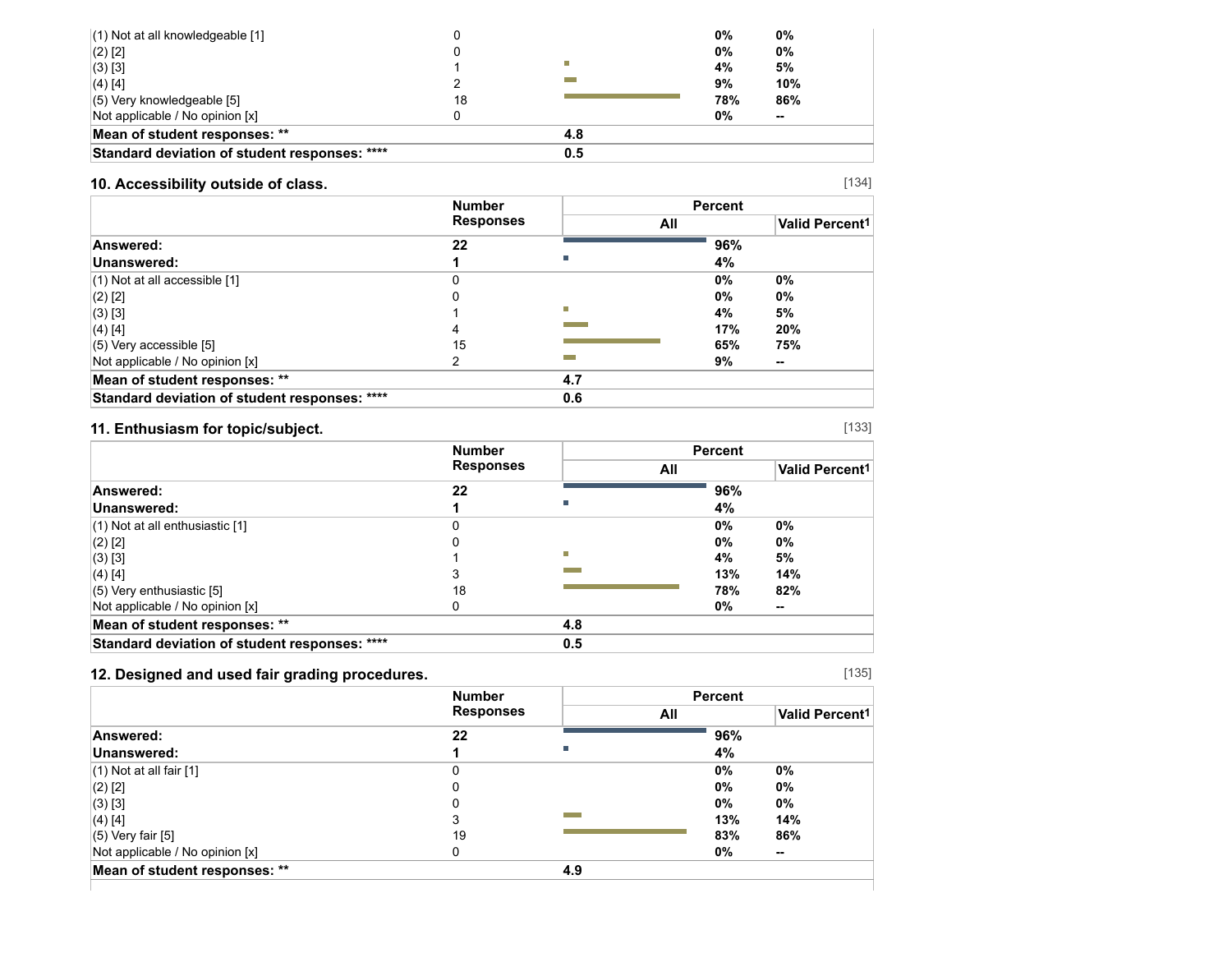|  |  |  | 13. Provided adequate feedback on exams/papers/performance. |
|--|--|--|-------------------------------------------------------------|
|  |  |  |                                                             |

|                                               | <b>Number</b>    |     | <b>Percent</b> |                            |
|-----------------------------------------------|------------------|-----|----------------|----------------------------|
|                                               | <b>Responses</b> | All |                | Valid Percent <sup>1</sup> |
| Answered:                                     | 22               |     | 96%            |                            |
| Unanswered:                                   |                  | Ш   | 4%             |                            |
| $(1)$ Not adequate $[1]$                      |                  |     | 0%             | 0%                         |
| $(2)$ [2]                                     |                  |     | 0%             | $0\%$                      |
| (3) [3]                                       |                  |     | 0%             | 0%                         |
| (4) [4]                                       | 3                |     | 13%            | 14%                        |
| $(5)$ Very adequate [5]                       | 19               |     | 83%            | 86%                        |
| Not applicable / No opinion [x]               | 0                |     | 0%             | --                         |
| Mean of student responses: **                 |                  | 4.9 |                |                            |
| Standard deviation of student responses: **** |                  | 0.3 |                |                            |

#### **14. Overall rating of the instructor**

[679]

[681]

|                                               | <b>Number</b>    |     | <b>Percent</b> |                       |
|-----------------------------------------------|------------------|-----|----------------|-----------------------|
|                                               | <b>Responses</b> | All |                | <b>Valid Percent1</b> |
| Answered:                                     | 23               |     | 100%           |                       |
| Unanswered:                                   |                  |     | 0%             |                       |
| $(1)$ Poor [1]                                | 0                |     | 0%             | $0\%$                 |
| $(2)$ [2]                                     | 0                |     | 0%             | 0%                    |
| $(3)$ [3]                                     | 0                |     | 0%             | $0\%$                 |
| $(4)$ [4]                                     | 6                |     | 26%            | 26%                   |
| $(5)$ Excellent $[5]$                         | 17               |     | 74%            | 74%                   |
| Mean of student responses: **                 |                  | 4.7 |                |                       |
| Standard deviation of student responses: **** |                  | 0.4 |                |                       |

#### **15. Use this space for any comments you may have about the course, the instructor, readings, etc.**

**Student 17:** Instructor was great as she provided great feedback and was very encouraging throughout the course

**Student 15:** I thought the textbook was fairly accessible however, at times articles might have been helpful to further breakdown the material as it was at times very dense. The professor was extremely encouraging and provided constructive feedback which helped me to further develop my assignments and scholarship.

**Student 14:** Always gave prompt and helpful feedback on assignments

**Student 13:** n/a

**Student 12:** This class was a good review of the research classes I took as a graduate student. Discussions that mirrored expected progress on our proposal was extremely helpful in completing the assignment effectively.

**Student 11:** The website on EBP was particularly good and easy to follow.

**Student 10:** Dr. Acquaviva is an excellent instructor and always provided us with very helpful feedback and suggestions. She was also nurturing, enthusiastic, and encouraging throughout the course, which helped us along throughout the course with the challenging subject matter. I truly enjoyed having her as my instructor and looked forward to her helpful suggestions throughout the discussion boards and feedback on papers.

**Student 9:** The course assigment was great with discussion board related to the proposal papers which can help the student to get a feedback from instructor and other classmates as well.

**Student 8:** Dr. Aquaviva is a wonderful professor. For an online course, she was more than accessible, enthusiastic and provided us with encouragement while maintaining a challenging and stimulating course. She is more than fair and I have enjoyed her course this semester.

**Student 7:** Very enthusiastic and encouraging! Also, very understanding of student feedback and stress levels and adjusted the class content and assignments related to the feedback received from students. Very nice!

**Student 6:** Dr. Aquavivia was fantastic. She had realistic expectations and provided feedback within a reasonable time frame. One suggestion is to have narrated lectures that explain the concepts that are relevant to the class rather than having us "teach ourselves" though reading a dense text book. This would be much more engaging.

[136]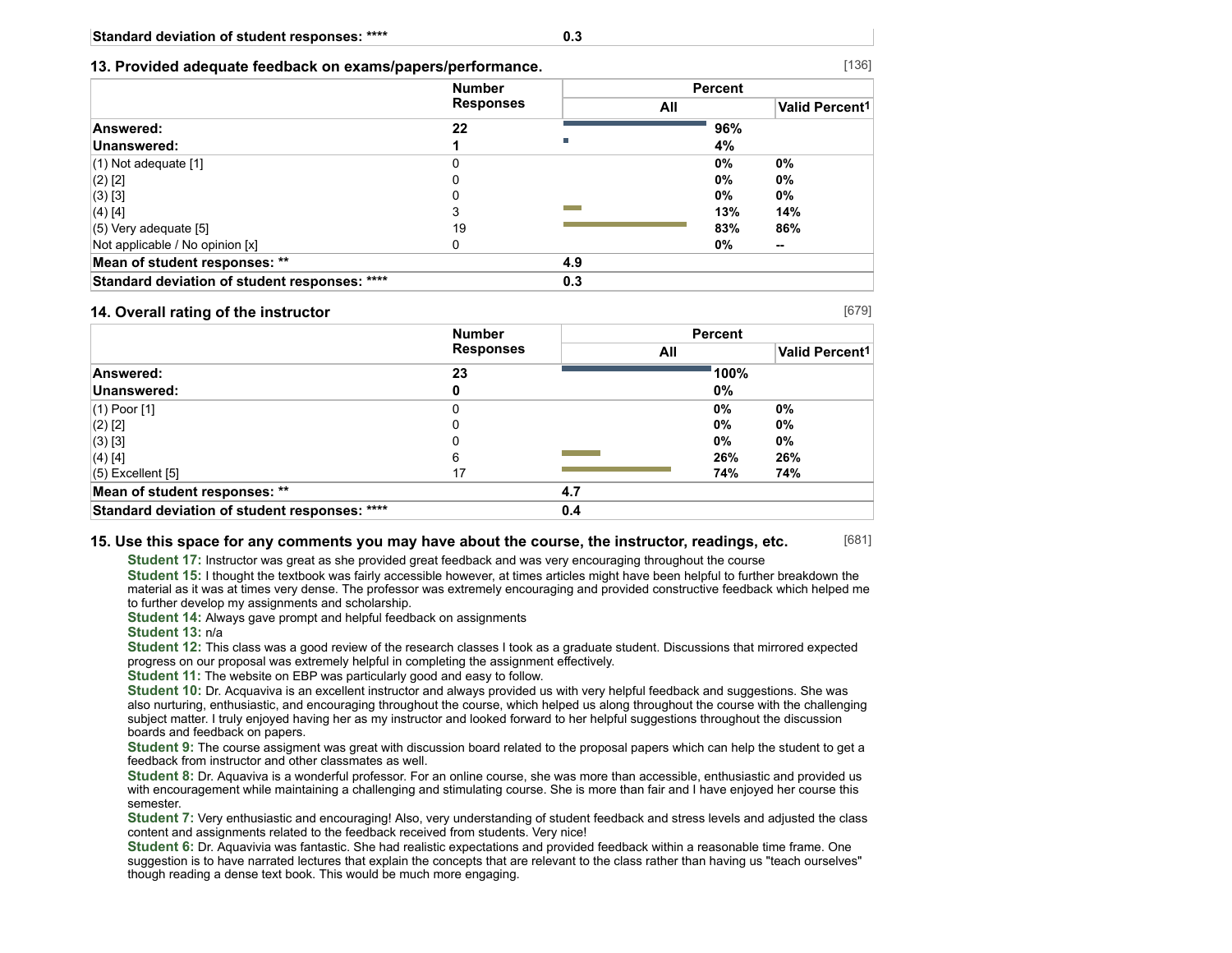**Student 5:** Dr. Aquaviva was always accessible through email, returned our assignments in a timely manner and provided good and useful feedback. She was very helpful and enthusiastic throughout the semester and I really enjoyed being her student. I wish she would have taught more classes because she is approachable and helpful.

**Student 4:** Provided such great feedback and incredibly helpful with troubleshooting suggestions for my proposal. You also questioned my proposal in ways to get me to critically think and take away more than I thought possible!

#### **Student 3:** This review is for Dr. Acquaviva

**Student 2:** I cannot say enough about Dr. Acquaviva and her talent as a professor. Dr. Acquaviva is an open minded instructor who genuinely welcomes feedback and is open to change. It has been evident throughout the semester that she is dedicated to us as students and in the learning process, and has treated us with a great deal of respect as adult learners. I have learned a great deal in her course and I cannot say enough about her openness, honesty, and quality as a professor. One of the best classes I have had here at GWU-SON

#### **Department-Specific Questions**

| 16. Expected grade in the course |                  |     |                            | [2311] |
|----------------------------------|------------------|-----|----------------------------|--------|
|                                  | <b>Number</b>    |     | <b>Percent</b>             |        |
|                                  | <b>Responses</b> | All | Valid Percent <sup>1</sup> |        |
| Answered:                        | 23               |     | 100%                       |        |
| Unanswered:                      |                  |     | $0\%$                      |        |
| ΙA                               | 22               |     | 96%<br>$\sim$              |        |
| ΙB                               |                  |     | $0\%$<br>$\sim$            |        |
| С                                |                  |     | $0\%$<br>--                |        |
| D                                |                  |     | $0\%$<br>$\sim$            |        |
|                                  |                  |     | 0%<br>$\sim$               |        |
| Don't know                       |                  | ш   | 4%<br>$\sim$               |        |

#### **17. Course expectations were clear.**

**Number Responses Percent All Valid Percent1 Answered: 23 100% Unanswered: 0 0%** (1) Strongly disagree [1] 0 **0% 0%** (2) [2] 0 **0% 0%** (3) [3] 0 **0% 0%** (4) [4] 6 **26% 26%** (5) Strongly agree [5] 17 **74% 74%** Not applicable/No opinion [x] 0 **0% -- Mean of student responses: \*\* 4.7 Standard deviation of student responses: \*\*\*\* 0.4**

#### **18. Course materials were relevant and current.**

|                             | <b>Number</b><br><b>Responses</b> | <b>Percent</b> |                       |
|-----------------------------|-----------------------------------|----------------|-----------------------|
|                             |                                   | All            | <b>Valid Percent1</b> |
| Answered:                   | 23                                | 100%           |                       |
| Unanswered:                 |                                   | $0\%$          |                       |
| $(1)$ Strongly disagree [1] |                                   | 0%             | 0%                    |
| $(2)$ [2]                   |                                   | $0\%$          | 0%                    |
| $(3)$ [3]                   | 0                                 | $0\%$          | 0%                    |
| (4) [4]                     | 8                                 | 35%            | 35%                   |
| $(5)$ Strongly agree [5]    | 15                                | 65%            | 65%                   |

[1766]

[1765]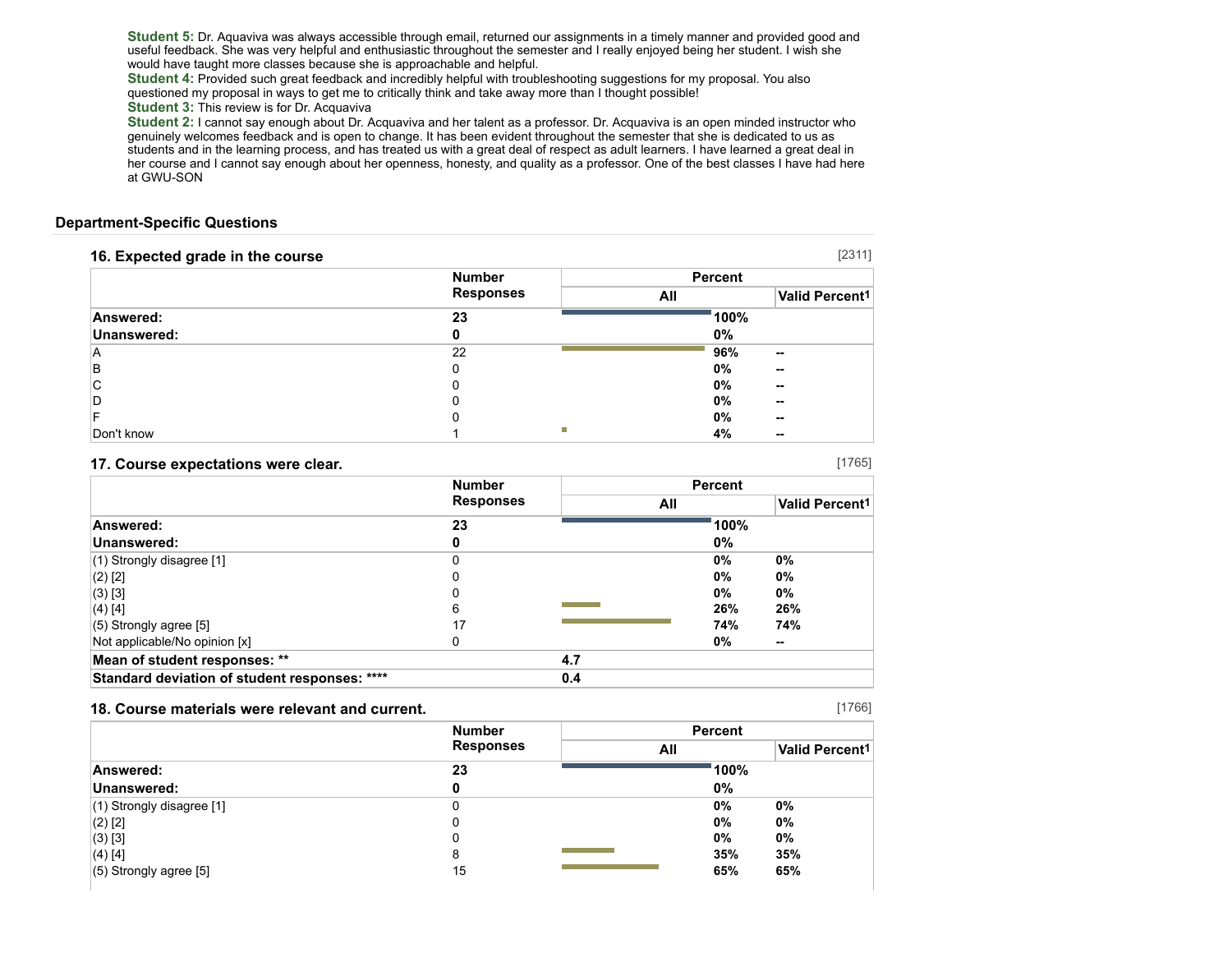| Not applicable/No opinion [x]                 | 9%<br>$- -$ |
|-----------------------------------------------|-------------|
| Mean of student responses: **                 |             |
| Standard deviation of student responses: **** |             |

### **19. Materials in Blackboard were organized and easily accessible.**

| <b>Responses</b><br>23<br>0<br>0 | All | 100%<br>0% | <b>Valid Percent1</b> |
|----------------------------------|-----|------------|-----------------------|
|                                  |     |            |                       |
|                                  |     |            |                       |
|                                  |     |            |                       |
|                                  |     | $0\%$      | $0\%$                 |
| 0                                |     | $0\%$      | 0%                    |
|                                  |     | $0\%$      | $0\%$                 |
| 8                                |     | 35%        | 35%                   |
| 15                               |     | 65%        | 65%                   |
| 0                                |     | 0%         | --                    |
|                                  | 4.7 |            |                       |
|                                  | 0.5 |            |                       |
|                                  |     |            |                       |

### **20. Feedback on assignments and examinations was received in a timely manner.**

|                                               | <b>Number</b>    |     | <b>Percent</b> |                       |
|-----------------------------------------------|------------------|-----|----------------|-----------------------|
|                                               | <b>Responses</b> | All |                | <b>Valid Percent1</b> |
| Answered:                                     | 23               |     | 100%           |                       |
| Unanswered:                                   |                  |     | 0%             |                       |
| $(1)$ Strong disagree [1]                     | 0                |     | 0%             | 0%                    |
| $(2)$ [2]                                     |                  |     | 0%             | 0%                    |
| $(3)$ [3]                                     |                  |     | 0%             | 0%                    |
| $(4)$ [4]                                     | 6                |     | 26%            | 26%                   |
| $(5)$ Strongly agree [5]                      | 17               |     | 74%            | 74%                   |
| Not applicable/ No opinion [x]                | 0                |     | 0%             | $\sim$                |
| Mean of student responses: **                 |                  | 4.7 |                |                       |
| Standard deviation of student responses: **** |                  | 0.4 |                |                       |

### **21. The instructor encouraged discussions, questions, and the expression of ideas.**

[1768]

[1767]

[1445]

|                                               | <b>Number</b><br><b>Responses</b> | <b>Percent</b> |       |                       |  |
|-----------------------------------------------|-----------------------------------|----------------|-------|-----------------------|--|
|                                               |                                   | All            |       | <b>Valid Percent1</b> |  |
| Answered:                                     | 23                                |                | 100%  |                       |  |
| Unanswered:                                   |                                   |                | 0%    |                       |  |
| (1) Strongly disagree [1]                     | 0                                 |                | $0\%$ | $0\%$                 |  |
| (2) [2]                                       | 0                                 |                | $0\%$ | $0\%$                 |  |
| (3) [3]                                       |                                   |                | $0\%$ | $0\%$                 |  |
| (4) [4]                                       | 6                                 |                | 26%   | 26%                   |  |
| $(5)$ Strongly agree [5]                      | 17                                |                | 74%   | 74%                   |  |
| Not applicable/No opinion [x]                 |                                   |                | $0\%$ | --                    |  |
| Mean of student responses: **                 |                                   | 4.7            |       |                       |  |
| Standard deviation of student responses: **** |                                   | 0.4            |       |                       |  |

## **22. The instructor encouraged the use of current resources.**

| [2312]<br>22. The instructor encouraged the use of current resources. |         |                            |  |
|-----------------------------------------------------------------------|---------|----------------------------|--|
| Number                                                                | Percent |                            |  |
| <b>Responses</b>                                                      | All     | Valid Percent <sup>1</sup> |  |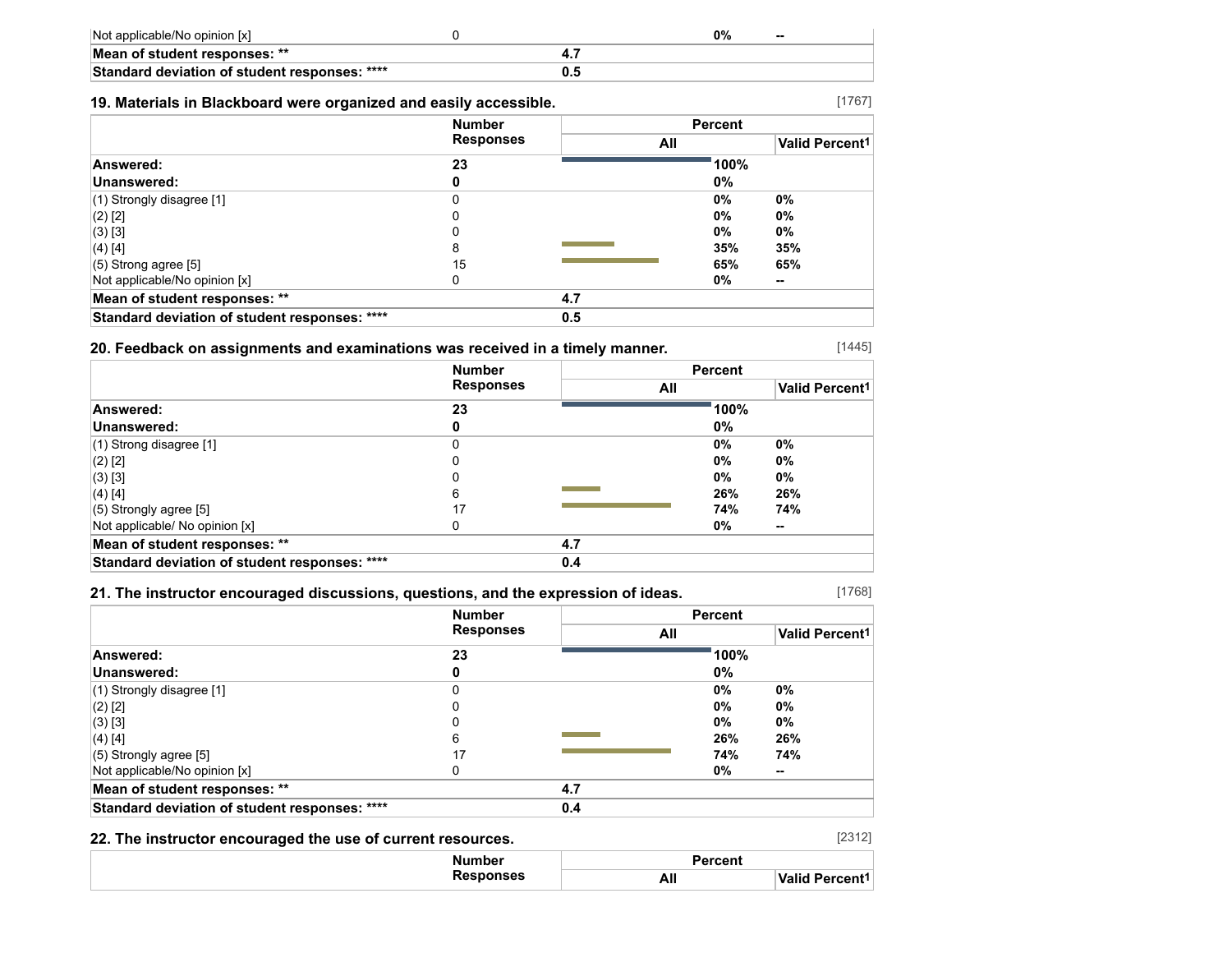| Answered:                                     | 23 |     | 100%  |       |
|-----------------------------------------------|----|-----|-------|-------|
| Unanswered:                                   |    |     | 0%    |       |
| $(1)$ Strongly disagree [1]                   |    |     | 0%    | 0%    |
| $(2)$ [2]                                     |    |     | $0\%$ | 0%    |
| (3) [3]                                       |    |     | 0%    | $0\%$ |
| $(4)$ [4]                                     | 5  |     | 22%   | 22%   |
| $(5)$ Strongly agree [5]                      | 18 |     | 78%   | 78%   |
| Not applicable/No opinion                     |    |     | 0%    | --    |
| Mean of student responses: **                 |    | 4.8 |       |       |
| Standard deviation of student responses: **** |    | 0.4 |       |       |

#### **23. The instructor used effective instructional strategies.**

[2313]

|                                               | <b>Number</b>    | <b>Percent</b> |       |                       |  |
|-----------------------------------------------|------------------|----------------|-------|-----------------------|--|
|                                               | <b>Responses</b> | All            |       | <b>Valid Percent1</b> |  |
| Answered:                                     | 23               |                | 100%  |                       |  |
| Unanswered:                                   | 0                |                | 0%    |                       |  |
| $(1)$ Strongly disagree [1]                   | 0                |                | $0\%$ | 0%                    |  |
| $(2)$ [2]                                     | 0                |                | 0%    | 0%                    |  |
| $(3)$ [3]                                     |                  | П              | 4%    | 4%                    |  |
| (4) [4]                                       |                  |                | 30%   | 30%                   |  |
| $(5)$ Strongly agree [5]                      | 15               |                | 65%   | 65%                   |  |
| Not applicable/No opinion                     | 0                |                | 0%    | --                    |  |
| Mean of student responses: **                 |                  | 4.6            |       |                       |  |
| Standard deviation of student responses: **** |                  | 0.6            |       |                       |  |

[2314] **24. Please describe the most positive aspect(s) of this course. What should stay the same? (If multiple instructors are responsible for implementing this course, identify the instructor by name when applicable).**

**Student 15:** The quizes that allow you to test your understanding of the information. The format of the discussion board which allows you to develop your proposal as your complete each week's assignment.

**Student 14:** I really liked that the discussion board posts related to the different parts of the research proposal because it made it much easier to put together the proposal. I also actually really liked getting to write my own research proposal based on a topic I am interested in.

**Student 13:** same

**Student 11:** Most positive aspects of this course were the choice of the book and the systematic step-wise learning that the students went through each week. The book was an excellent choice because it was easy to read and gave examples from nursing perspectives. The weekly incremental learning, which was made to correlate with the assigned paper, was helpful because it made it easier to write the paper.

**Student 1:** Dr. Acquaviva was enthusiastic, delightful, and understanding, making an otherwise dull course relatively enjoyable. Her patience and compassion made this class.

**Student 8:** Assignments were fair yet challenging and Dr. Aquaviva was just wonderful to work with.

**Student 7:** I liked the change in assignments where the statistical assignment was taken out. Although it may have been a helpful assignment, it would have been too much with the proposal assignment.

Student 6: The layout was great. It helped to work through how to approach research. I liked the research proposal but it was a lot of work....maybe decrease this somehow.

**Student 4:** I loved how the board postings were structured each week to help me with my proposal. Boards were thought provoking and very helpful for my paper.

**Student 2:** Clear expectations and instructions Timely feedback Well organized blackboard layout Excellent research paper design --> I enjoyed the freedom to explore what I was interested in

**Student 17:** I feel that great feedback was consistently provided which in turn helped with making the research paper not as intimidating. In addition, the weekly discussions geared towards the research paper were very beneficial as classmates and the instructor were able to provide constructive feedback on a particular research topic that helped in guiding me in the right direction for the paper.

**Student 9:** The most positive aspect of this course which was discussion board assignment. the discussion board assignment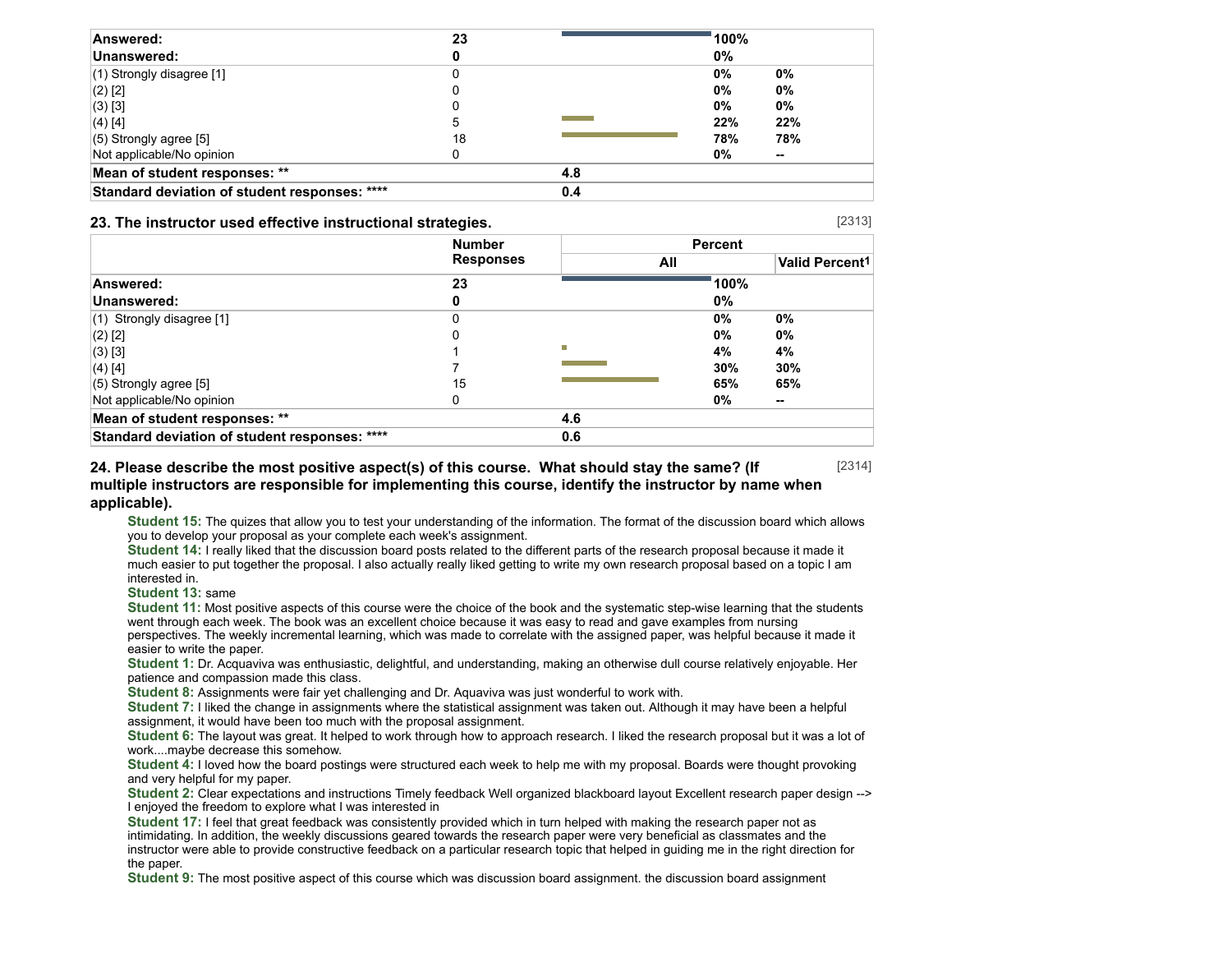#### [2315] **25. Which aspect(s) of the course need(s) the greatest improvement and what recommendations do you have for improvement? (If multiple instructors are responsible for implementing this course, identify the instructor by name when applicable).**

**Student 11:** Since this was a challenging course especially for those who were new to research, I was wondering whether it might have been less stressful for students to learn the concepts adequately prior to "jumping" into designing a research proposal. For example, the instructors might provide a list of 2-3 studies to choose from and let the students analyze one of the proposals in terms of study design, validity, etc.

**Student 10:** I feel the course would benefit from some recorded lectures by professors, rather than always self-learning, reading, and reflecting with discussion posts.

**Student 9:** N/A

**Student 8:** Nothing. This was my favorite online course!

**Student 6:** Again, because the course was online, having a narated lecture would be nice every once in awhile.

**Student 4:** I don't know if the weekly quizzes were the most helpful for facilitating learning. I would eliminate those for future courses. **Student 2:** -

**Student 16:** That paper was a nightmare. However the gradual introduction of concepts, found in the weekly discussions, calmed our anxiety by building our base of knowledge slowly. In fact, when it came time to write the paper, we basically just copied and pasted from our discussion questions because all topics required in the paper were found in our discussion questions.

**Student 15:** At times there might have been more feedback on the discussion board to make sure that the information contained in each section was going in the the right direction.

**Student 14:** Nothing needs to be changed

**Student 13:** none

1 - *Valid Percent: Excludes missing, not applicable, and/or blank responses.*

\*\* - *Mean of student responses: The mean is the arithmetic average of a set of scores found by summing the scores from each student and dividing that sum by the number of students who answered with a valid answer to this question.*

\*\*\* - *Mean of courses: The mean is the arithmetic average of a set of scores found by summing the mean from each course and dividing that sum by the number of courses that asked this question. This can be viewed as the mean of means of courses.*

\*\*\*\* - *Standard deviation of student responses: A measure of the variability or dispersion in a set of scores that provides an indication of the average amount by which the student scores deviate from the student mean of the distribution*

\*\*\*\*\* - *Standard deviation of courses: A measure of the variability or dispersion in a set of scores (mean of each course) that provides an indication of the average amount by which each of the course mean deviates from the mean of the distribution of all course means. This is the standard deviation that you should refer to if you are comparing one course to all the courses.*

# **Student Statistics**

| Statistics for the 23 students who submitted this evaluation: |            |         |  |                |  |                     |  |                                                        |                             |
|---------------------------------------------------------------|------------|---------|--|----------------|--|---------------------|--|--------------------------------------------------------|-----------------------------|
| Student Level                                                 |            | College |  | Major          |  | Degree Status       |  | <b>Expected Graduation</b><br>Date                     |                             |
| Undergraduate                                                 | $100\%$ -- |         |  | 100%   Nursing |  | 100% B S in Nursing |  | 100% 01-2013<br>05-2015<br>08-2014<br>12-2012<br>$- -$ | 4%<br>4%<br>87%<br>4%<br>1% |